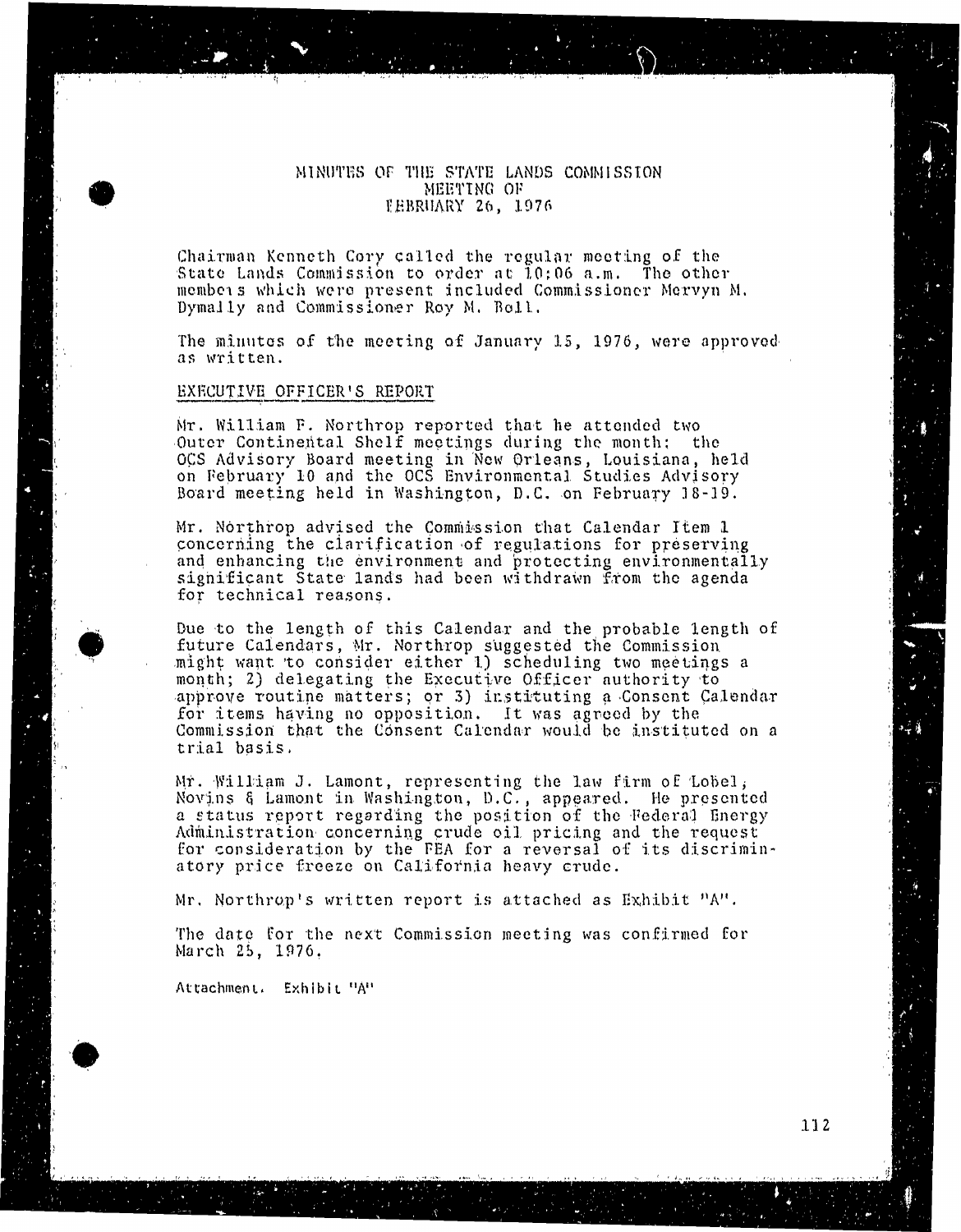## EXHIBIT "A"  $\frac{1}{26}$  Eq. Eq. Eq. externally  $\frac{26}{36}$ ,  $\frac{1976}{36}$ February 26, 1976

OCS ADVISORY BOARD MEETING<br>On February 10 1 attended the OCS Advisory Board meeting in New Orleans, and expressed California's concern at the lack of regulations for deep water drilling and our immediate need for information regarding borderland interpretative data that could affect sil formations that cross into State property. As a affect oil formations that constructions w result of this, we are now this informations of Interior staff to develop this information.<br>OCS ENVIRONMENTAL STUDIES ADVISORY BOARD MEETING

On February 18 and 19 I attended the OCS Environmental Studies Advisory Board neeting in Washington, D.C. The Department of Interior reviewed with members the current OCS leasing schedule and lease schedules in the various U.S. continental shelf lease The members expressed dissatisfaction with the design and implementation of baseline studies and their timeframe, and questioned the value of these studies given their proximity to the leasing schedule. California also raised the question regarding the recent Trade Publications quote regarding the approval of the Santa Inez Unit ga- reinjection inte formations approval of the  $S_{\text{max}}$  reproval of the santa  $\alpha$  reproval  $\alpha$ without proper comaffected border states.

# PULL CALENDAR ITEM NO. 1

113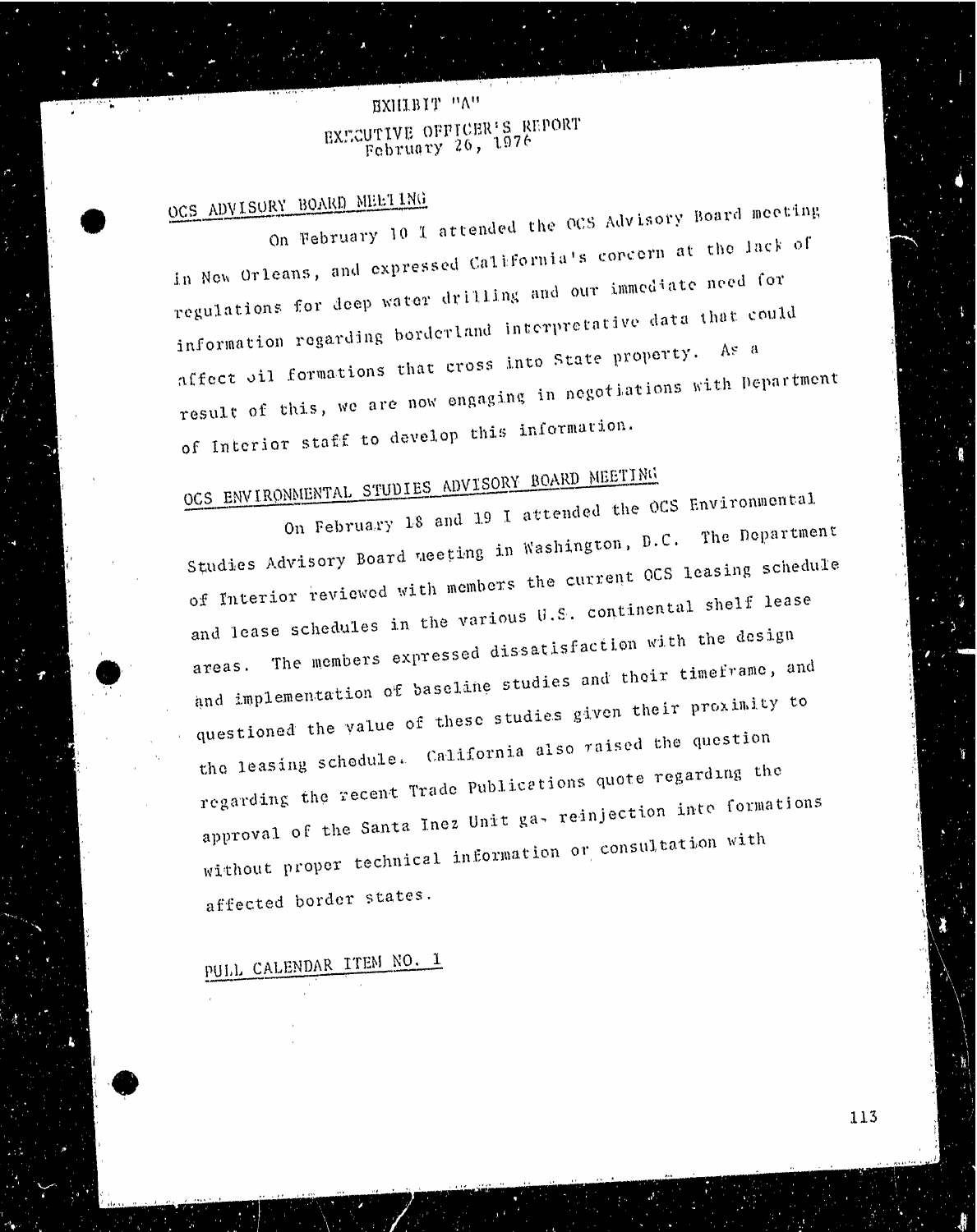## CALENDAR ITEM NO. 40

Read telegram

Refer to memo from U.S. Fish and Wildlife Service

PORMAT OF MEETING<br>Due to the length of this Calendar and due to the Due to the length of the calendar and due to the calendar and due to the calendar and due to the calendar and due to the calendar and due to the calendar and due to the calendar and due to the calendar and due to the calen length of future Calendary, perhaps the Commission would can be careful care the Commission would can be careful careful careful careful careful careful careful careful careful careful careful careful careful careful caref to consider several alternatives for future meetings:

- A) Scheduling meetings twice a month;
- B) Delegate to the Executive Officer the
- authority to handle routine approvals; or
- () Institute a consent Calendar for items with no opposition.

REPORT BY WILLIAM J. LAMONT<br>At last month's meeting, the Executive Officer at tempted to explain the position of the FEA regarding crude oil pricing and the request for consideration by the FEA for a reversal of their discriminatory price freeze on California heavy crude. Mr. William J. Lamont of the law firm of Lobel, Novins and Lamont has been keeping a close eye on this problem Novins and Lamont has been keeping a close even keeping a close which we are not the couplement of the couplement of the couplement of the couplement of the couplement of the couplement of the couplement of the couplement as it has unfolded in Washington, and he will give you a report of will give you a report of the will give you a report of the will give you a report of the will give you a report of the will give you a report of the will on this at this time.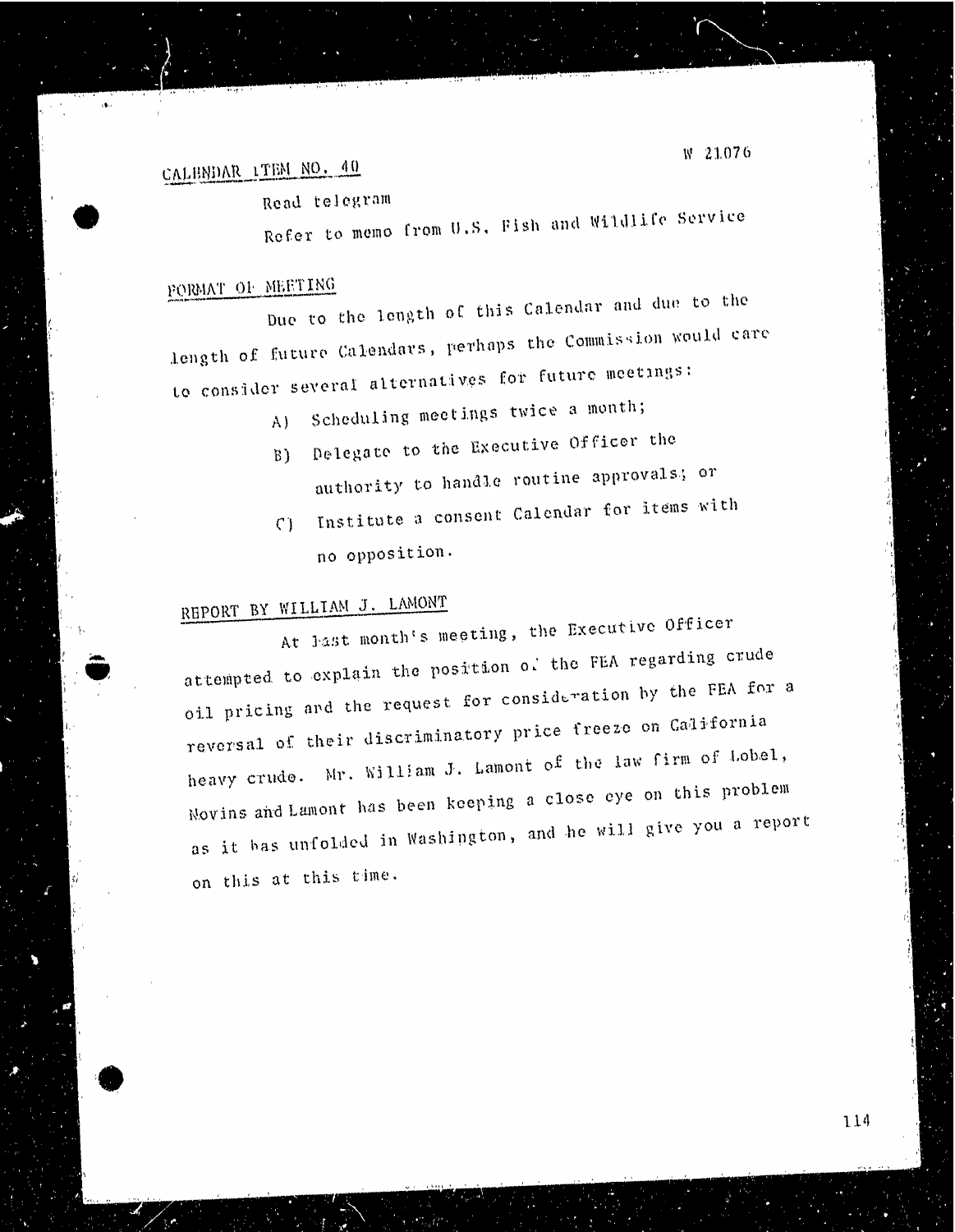## STATE OF CALIFORNIA

## State Lands Commission Sacramento, California

Present:

Kenneth Cory, State Controller, Chairman<br>Mervyn M. Dymally, Lieutenant Governor, Commissioner (left at  $1.1:50$  a,m. and replaced by Walter McGuire, Executive Assistant to the Lieutenant Governor) Roy M. Bell, Director of Finance, Commissioner

William F. Northrop, Executive Officer Robert C. Hight, Staff Counsel R. S. Golden, Assistant Executive Officer - James F, Trout, Manager, Land O W.M. Thompson, Manager, Long Beach A. D. Willard, Supervising Mineral Resource<br>- Engineer<br>Diane Jones, Secretary

Representing the Office of the Attorney General: N. Gregory Taylor, Assistant Attorney General

Representing the Office of the State Controller: Keith Seegmiller, Assistant Deputy Controller:<br>Representing the Office of Lobel, Novins & Lamont:

William J. Lamont, Esq.

William J. Lamont, Esq. Regional County Sanitation<br>Albert A. Doyle, principal engineer<br>Sacramento Area Consultants, repr the Sacramento Regional County Sanitation District the Sacramento Regional County  $\mathbb{R}^n$  ,  $\mathbb{R}^n$  ,  $\mathbb{R}^n$  ,  $\mathbb{R}^n$  ,  $\mathbb{R}^n$  ,  $\mathbb{R}^n$  ,  $\mathbb{R}^n$ 

issuance of new Non-Commercial Lease; Running Fence Corporation Joel W. Hedgpeth, Adjunct Professer, Pacific Marine Station Howard Hemerovski, attorney, representing Running Fence Corporation Paul Kayfetz, attorney, representing Running Fence Corporation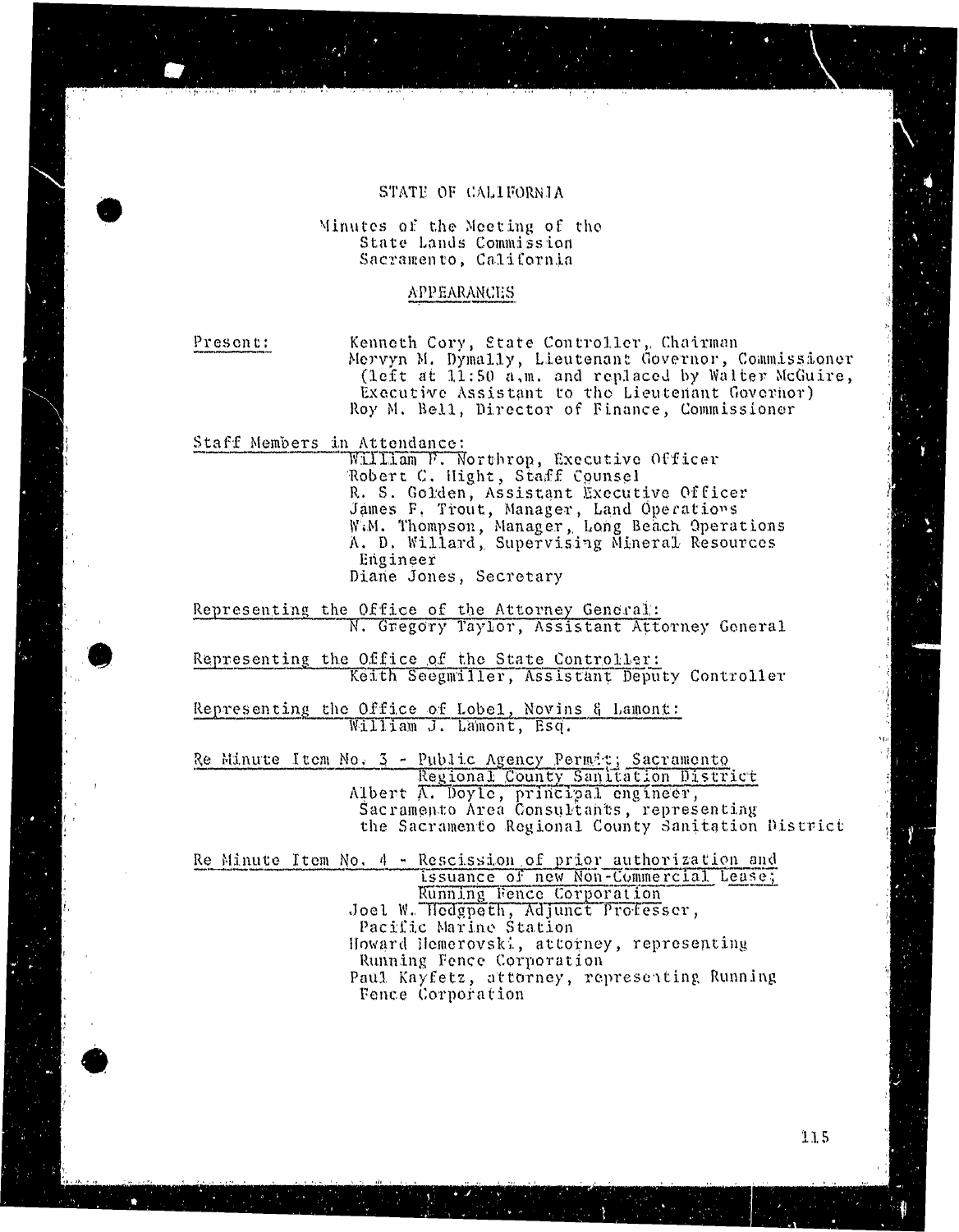Re Minute Items 16, 17 and 19 - Pacific Gas & Electric Phil. DeYoung, Planning Analyst, represent Pacific Gas & Electric

Re Minute Item 28 - Revision in Lease Rental After Re Paul Fischer, Southern California Edison Company Paul Fischer, Senior Property Appraiser representing Southern California Edison Company

Re Minute Item 41 - Lead Agency Designation - South project Lauren Smith, representing Standard Company of Ohio

 $Re$  Minute Item 43 - San Elijo Lagoon Boundary  $G_F$ James O. Tennant, Park Development Director County of San Die Robert B. Krueger, partner in law firm of Nossaman, Waters, Krueger & Marsh, representing Dome Ltd and Lewis Akerman